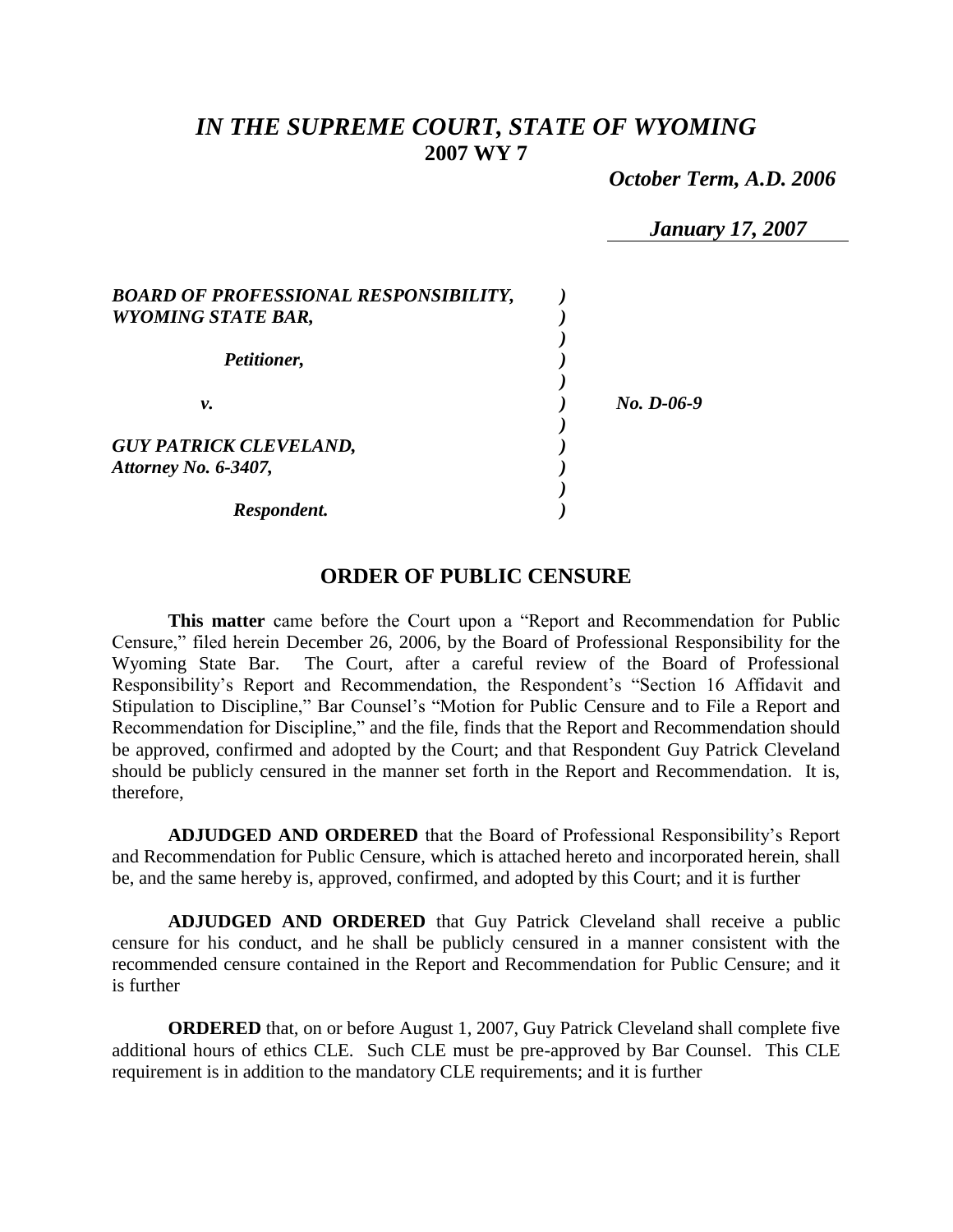**ORDERED** that, pursuant to Section 26 of the Disciplinary Code for the Wyoming State Bar, Guy Patrick Cleveland shall reimburse the Wyoming State Bar the amount of \$200.00, representing some of the costs incurred in handling this matter, as well as pay the administrative fee of \$500.00. Mr. Cleveland shall pay the total amount of \$700.00 to the Clerk of the Board of Professional Responsibility on or before March 1, 2007; and it is further

**ORDERED** that the Clerk of this Court shall docket this Order of Public Censure, along with the incorporated Report and Recommendation for Public Censure, as a matter coming regularly before this Court as a public record; and it is further

**ORDERED** that, pursuant to Rule 4(c) of the Disciplinary Code for the Wyoming State Bar, this Order of Public Censure, along with the incorporated Report and Recommendation for Public Censure, shall be published in the Wyoming Reporter and the Pacific Reporter; and it is further

**ORDERED** that the Clerk of this Court cause a copy of the Order of Public Censure to be served upon Respondent Guy Patrick Cleveland; and it is further

**ORDERED** that the Clerk of this Court transmit a copy of this Order of Public Censure to members of the Board of Professional Responsibility, and the clerks of the appropriate courts of the State of Wyoming.

**DATED** this \_\_\_\_\_\_ day of January, 2007.

### **BY THE COURT:**

**BARTON R. VOIGT Chief Justice**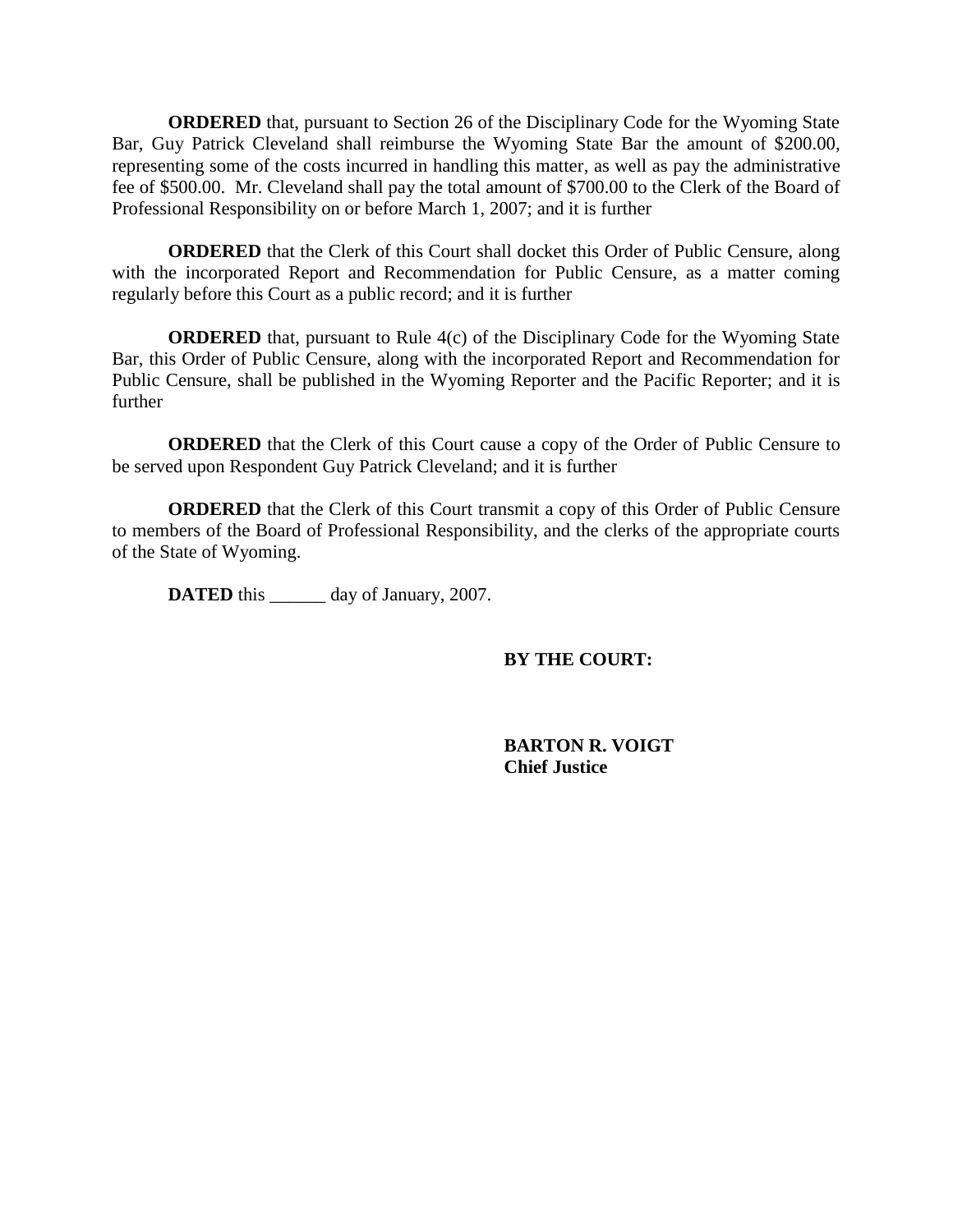### BEFORE THE BOARD OF PROFESSIONAL RESPONSIBILITY **WYOMING STATE BAR STATE OF WYOMING**

In the matter of **GUY PATRICK CLEVELAND**  $\lambda$ WSB Attorney No. 6-3407.  $\mathcal{L}$ Respondent

Docket No. 2006-16

### REPORT AND RECOMMENDATION FOR PUBLIC CENSURE

The Board of Professional Responsibility makes the following report and recommendation for public censure, with its findings of fact, conclusions of law, and recommendation to the Supreme Court of Wyoming:

#### **FINDINGS OF FACT**

1. Respondent is currently an active member of the Wyoming State Bar and has been since 2000. He resides in Cheyenne, Wyoming.

2. On 22 November 2005, Respondent filed a lawsuit pro se against Victor Fees and two of his business entities. The gist of the complaint was that Fees had taken certain intellectual property from Respondent in the form of a software program that would generate pleadings, motions, and other documents for domestic relations cases in Wyoming.

3. The complaint included allegations which Respondent knew were not true at the time Respondent filed the Complaint.

4. On 27 December 2005, counsel for defendants in that matter filed a motion to disqualify Respondent from acting as his own counsel. Respondent objected to the motion, but

 $\mathbf{1}$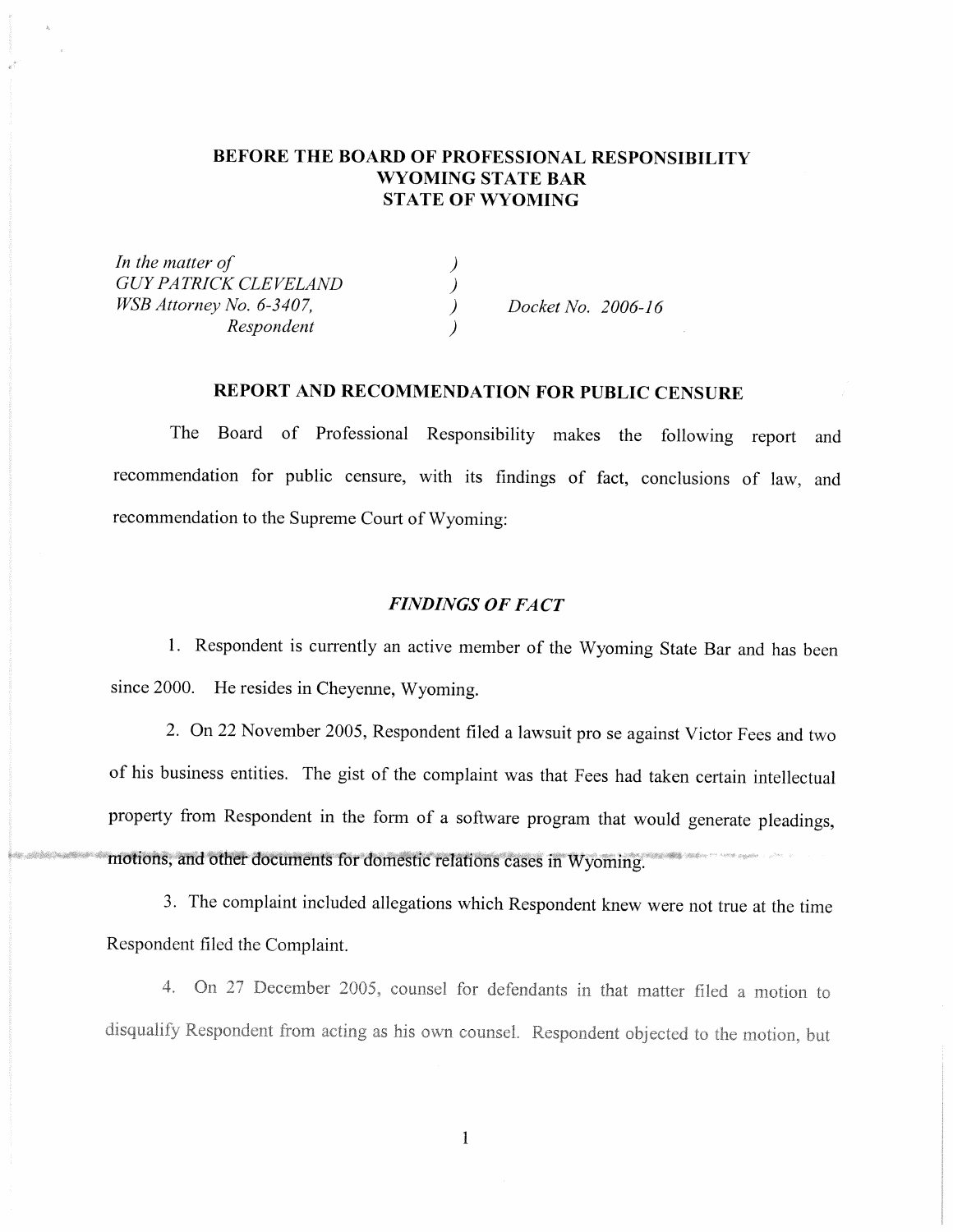Judge Donnell granted the motion in late January 2006. Respondent then retained Ray Macchia as his counsel.

5. On 6 June 2006, counsel for defendants filed a motion to dismiss, claiming that Respondent had failed and refused to comply with discovery obligations. By Order on Motion for Sanctions dated 20 July 2006, Judge Donnell found that Respondent had willfully and in bad faith failed to provide discovery responses, that Respondent had failed to inform his experts that their depositions had been scheduled such that they did not appear, and that his testimony at his deposition was a willful and bad faith attempt to hamper defendant's ability to defend the case. In a subsequent Rule 11 motion by defendants, Judge Donnell ordered that Respondent pay \$1470 in attorney fees and attend 10 CLE hours specifically regarding pretrial procedures, pleadings, and discovery.

6. By including allegations in his *pro se* complaint, Respondent violated Rule 8.4(d) of the Wyoming Rules of Professional Conduct.

7. By failing to comply with his discovery obligations, Respondent violated Rules 3.4(c) and 3.4(d) of the Wyoming Rules of Professional Conduct.

#### **CONCLUSIONS OF LAW**

8. Standard 6.13 of the ABA Standards for Imposing Lawyer Sanctions discusses the acts which result in a public censure for violation of Rule 8.4(d): "Reprimand [or public censure] is generally appropriate when a lawyer is negligent either in determining whether statements or documents are false or in taking remedial action when material information is being withheld,

 $\overline{2}$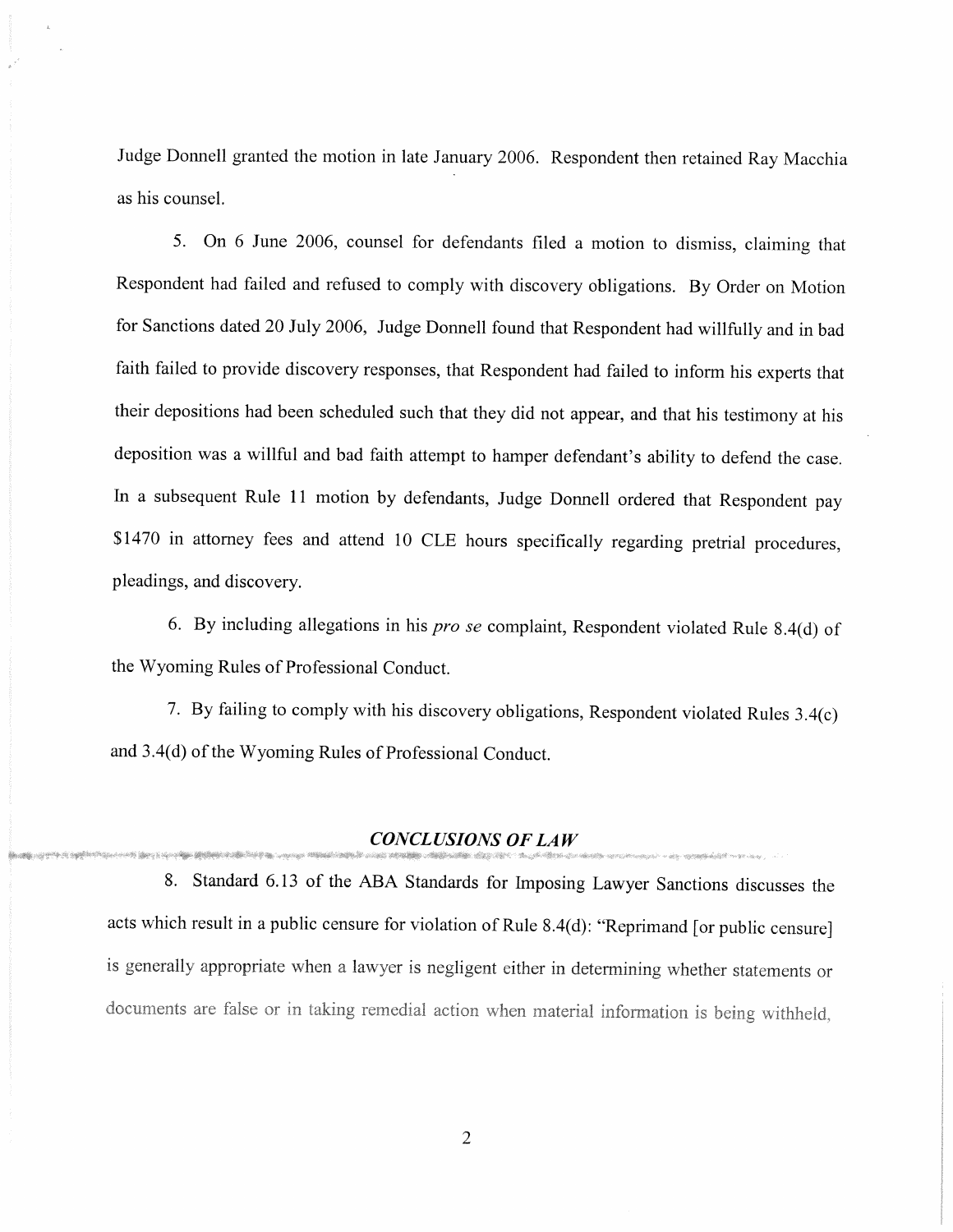and causes injury or potential injury to a party to the legal proceeding, or causes an adverse or potentially adverse effect on the legal proceeding."

9. Standard 6.23 of the ABA Standards for Imposing Lawyer Sanctions discusses the acts which result in a public censure for violation of Rule 3.4: "Reprimand [or public censure] is generally appropriate when a lawyer negligently fails to comply with a court order or rule, and causes injury or potential injury to a client or other party, or causes interference or potential interference with a legal proceeding."

ABA Standards for Imposing Lawyer Sanctions 9.1 provides for consideration of 10. aggravating and mitigating circumstances in deciding on an appropriate sanction. Section 9.21 defines aggravating circumstances as "any consideration, or factors that may justify an increase in the degree of discipline to be imposed." Section 9.31 defines mitigating circumstances as "any considerations, or factors that may justify a reduction in the degree of discipline to be imposed."

a. Applicable aggravating factors in this case are:

i. Section 9.22 (i)---substantial experience in the practice of law.

b. Applicable mitigating factors are:

i. Section 9.32 (a)---absence of a prior disciplinary record; and

ii. Section 9.32 (k)---imposition of other penalties or sanctions.

## RECOMMENDATION TO THE SUPREME COURT OF WYOMING

11. As an appropriate sanction for Respondent's violations of Wyoming Rules of Professional Conduct, it is recommended that: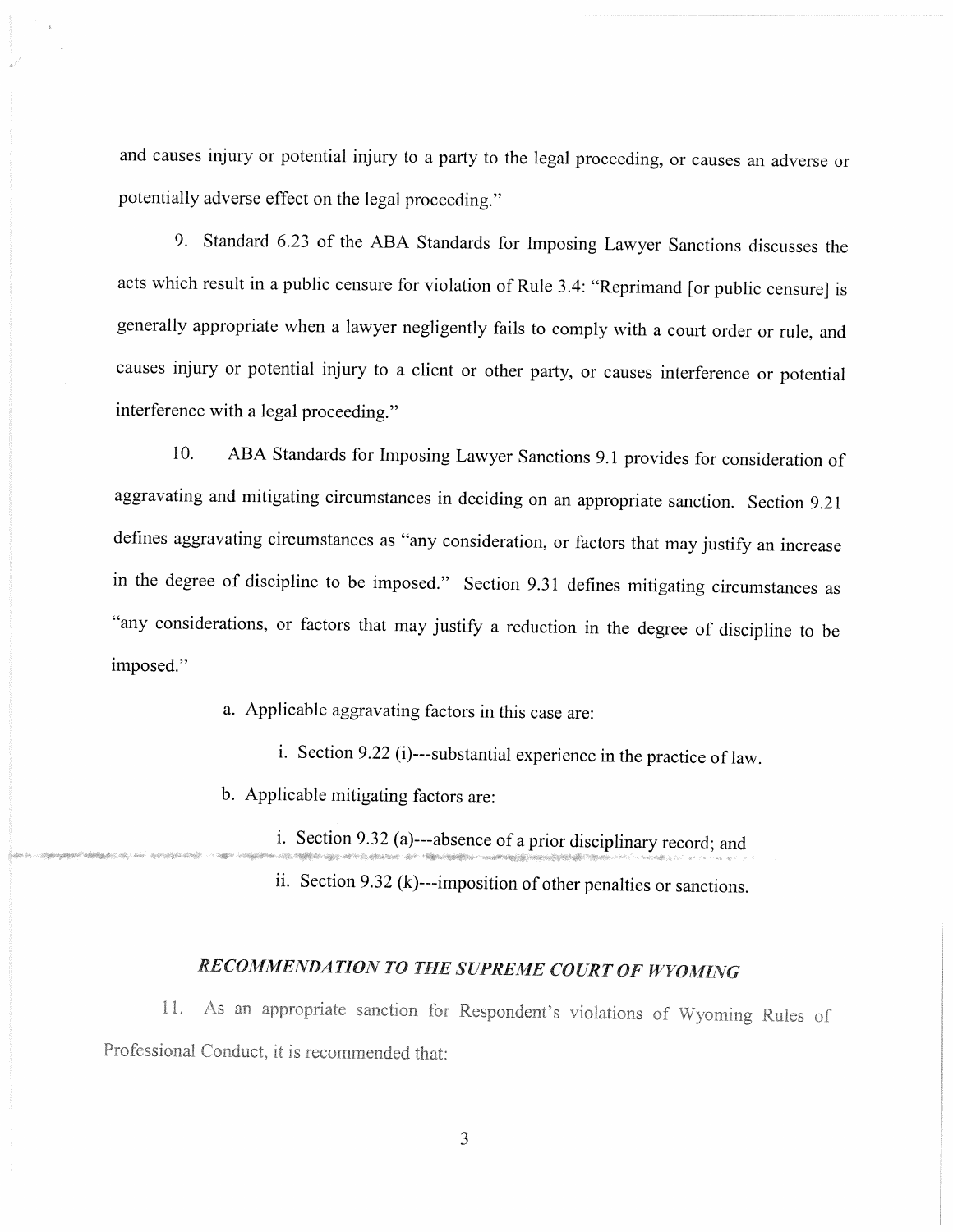a. Respondent will receive a public censure which states as follows:

"Cheyenne attorney Guy Patrick Cleveland received a formal public censure by order of the Wyoming Supreme Court on Mr. Cleveland filed a *pro se* complaint which included allegations he knew to be false in violation of Rule 8.4 of the Wyoming Rules of Professional Conduct. He also failed in that action to comply with his discovery obligations in violation of Rule 3.4. The Wyoming Rules of Professional Conduct regulate the conduct of Wyoming attorneys.

Mr. Cleveland stipulated to these facts and consented to this discipline. The Board of Professional Responsibility approved the stipulation, recommending that the Wyoming Supreme Court publicly censure Mr. Cleveland. After reviewing the record and recommendation, the Wyoming Supreme Court entered its order publicly censuring Mr. Cleveland, requiring him to attend additional ethics continuing education classes, and requiring him to pay some of the costs of the Wyoming State Bar for prosecuting this matter."

b. Respondent will complete five additional ethics CLE hours by 1 August 2007

which are pre-approved by Bar Counsel and which are in addition to the regularly required CLE hours.

c. Respondent will reimburse the Wyoming State Bar for the costs of handling

this matter in the amount of \$200.00 and pay the administrative fee of \$500.00 no later than 1 February 2007.

This decision is unanimously made by a quorum of the Board of Professional Responsibility. It is therefore so recommended December  $\mathcal{L}$  6, 2006.

BENNER

Joe Teig, Chair Board of Professional Responsibility

Copies: **Bar Counsel** Guy Cleveland